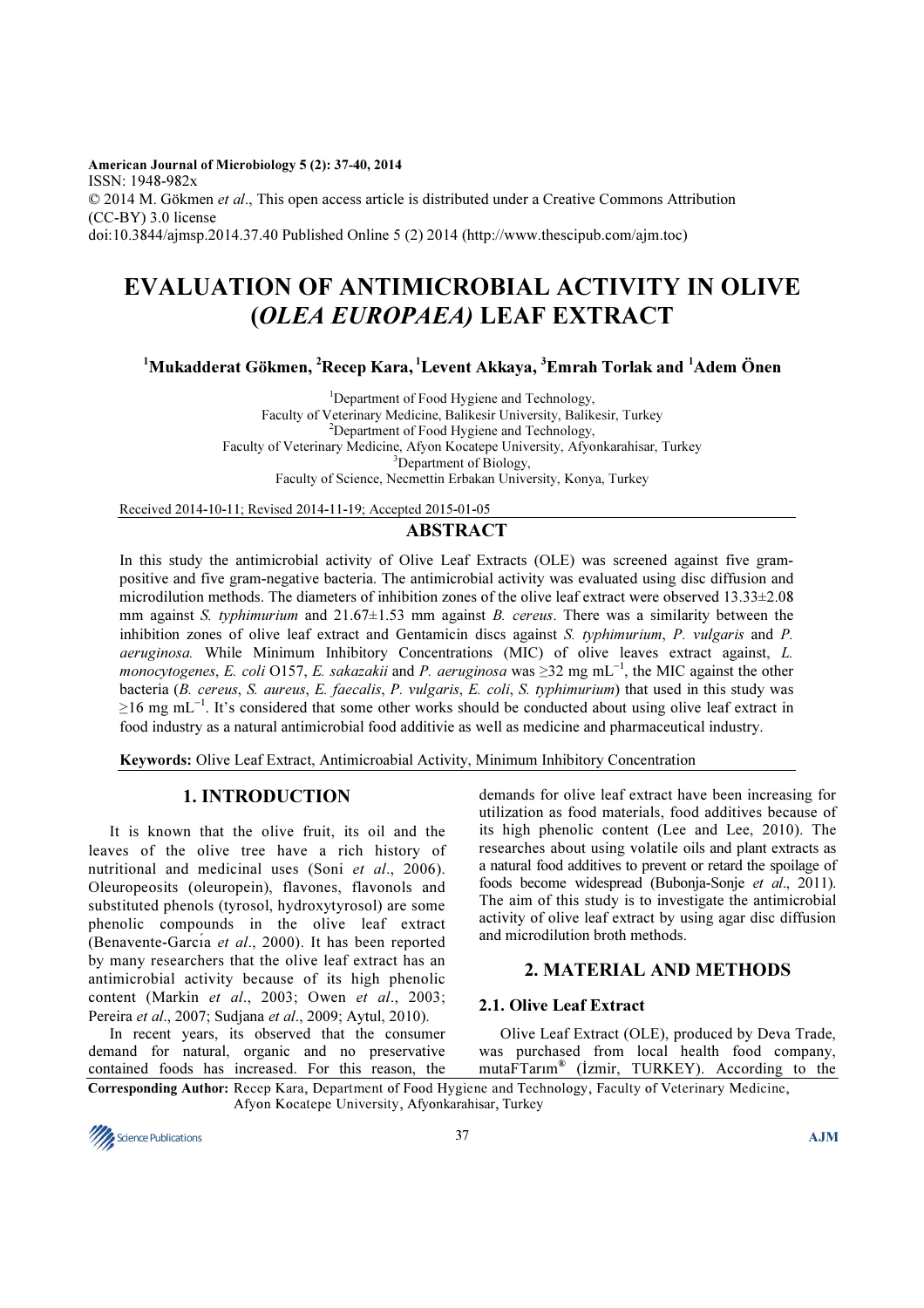label, the OLE was produced in accordance with the Ministry of Food, Agriculture and Livestock Registration (No: TR-45-K-000 088-Manisa, TURKEY) and minimum oleuropein and olive leaf polyphenols content was 50 mg m $\overline{L}^{-1}$  in OLE.

#### 2.2. Microorganisms Used

Five Gram-positive and five Gram-negative bacteria were used in this study. These bacteria are Listeria monocytogenes (ATCC 7644), Bacillus cereus (ATCC 11778), Staphylococcus aureus (ATCC 6538), Enterococcus faecalis (ATCC 29212), Proteus vulgaris (ATCC 8427), Escherichia coli (ATCC 25292), Pseudomonas aeruginosa (ATCC 27853) Enterobacter sakazakii (ATCC BAA-894), Escherichia coli O157 (ATCC 43894), Salmonella typhimurium (ATCC 14028).

## 2.3. Determination of Antimicrobial Activity with Disc Diffusion Method

Antimicrobial activity of olive leaf extract (Olea europea) was researched by disc diffusion method using the Kirby-Bauer technique (10) on Mueller-Hilton agar (Oxoid CM337). Combined phenolics in the olive leaf extract were dissolved in %1 Dimethyl Sulfoxide (DMSO) and sterilized by filtration through 0.45 µm millipore filters. All assays were carried out under aseptic conditions and performed twice to check the results. Suspension of the tested microorganisms  $(10<sup>6</sup>$  $CFU<sub>µ</sub>L$ ) was spread on the solid media plates. Than the 6-mm diameter paper discs (Oxoid CT0998B) were impregnated (800  $\mu$ g/disc) with 20  $\mu$ L of the olive leaf extract and placed on the inoculated agar and they were incubated at 37°C for 24 h. As control Gentamicin 10 µg (Oxoid CT0024B) and Ciprofloxacin 5 µg (Oxoid CT0425B) were used. The antimicrobial activities were evaluated by measuring the zones of inhibition against the test organisms (Bauer *et al.*, 1966).

#### 2.4. Minimum Inhibitory Concentration

The antimicrobial activity of the extract was determined for the majority of organisms using the broth microdilution assay following the methods described by the Clinical and Laboratory Standards Institute for bacteria (Anonim, 2012). Six different concentration were tested in the microdilution method. OLE was tested in doubling dilutions ranging from 256 to 8 mg mL<sup>-1</sup> (512 mg mL<sup>-1</sup> for olive leaf extract) for broth assays and prepared, inoculated at  $1\%$  (v/v) with an inoculum of  $10^7$  CFU/mL and incubated for 24 h at 37°C. The MIC was determined by observing the lowest concentration of extract that inhibited visual bacterial growth.

#### 2.5. Statistical Analysis

Statistical analysis of the data was performed using SPSS Package Program. Statistical significance level was taken as 95%. When Analysis of Variance (ANOVA) revealed a significant effect ( $p$ <0.05), the data means were compared by the least significant difference (Duncan's Multiple Range test) test.

#### 3. RESULTS

In this study, olive leaf extract was tested for antibacterial activity against five Gram-positive and five Gram-negative bacteria and it was presented in Table 1.

The diameters of inhibition zones of the olive leaf extract of was observed 13.33±2.08 mm against S. typhimurium and  $21.67 \pm 1.53$  mm against *B. cereus.* There was a similarity between the inhibition zones of olive leaf extract and Gentamicin discs against E. coli, E. faecalis, P. vulgaris, P. aeruginosa and S. typhimurium, (Table 1). The diameters of inhibition zones of Ciprofloksasin discs are lager than the diameters of inhibition zones of olive leaf extracts and Gentamicin discs  $(p<0.05)$  (Table 1).

Minimum Inhibitory Concentrations (MIC) of olive leaf extract against some bacteriae were presented in Table 2. While MIC of olive leaf extract against, L. monocytogenes, E. coli O157, E. sakazakii and P. aeruginosa was ≥32 mg mL<sup>-1</sup>, the MIC against the other bacteria that used in this study was  $\geq 16$  mg mL<sup>-1</sup> (Table 2).

#### 4. DISCUSSION

The products of olive tree that can live for centruries are known for many years with their beneficial effects on health (Soler-Rivas et al., 2000). Its reported by some researchers that the oleuropein which is included in theese products has a lot of pharmacological properties including antioxidant, antimicrobial, antiinflammatory, antiatherogenic anticarcinogenic and antiviral activities (Owen et al., 2003; Visioli et al., 2002; Micol et al., 2005; Sanchez et al., 2007).

Inhibition zones with diameter less than 12 mm were considered as having low antibacterial activity. Diameters between 12 and 16 mm were considered as moderately active and these with >16mm were considered as highly active (Indu et al., 2006). According to this, the olive leaf extracts were moderately active against S. typhimurium and highly active against the other bacteria that used in this study (Table 1).

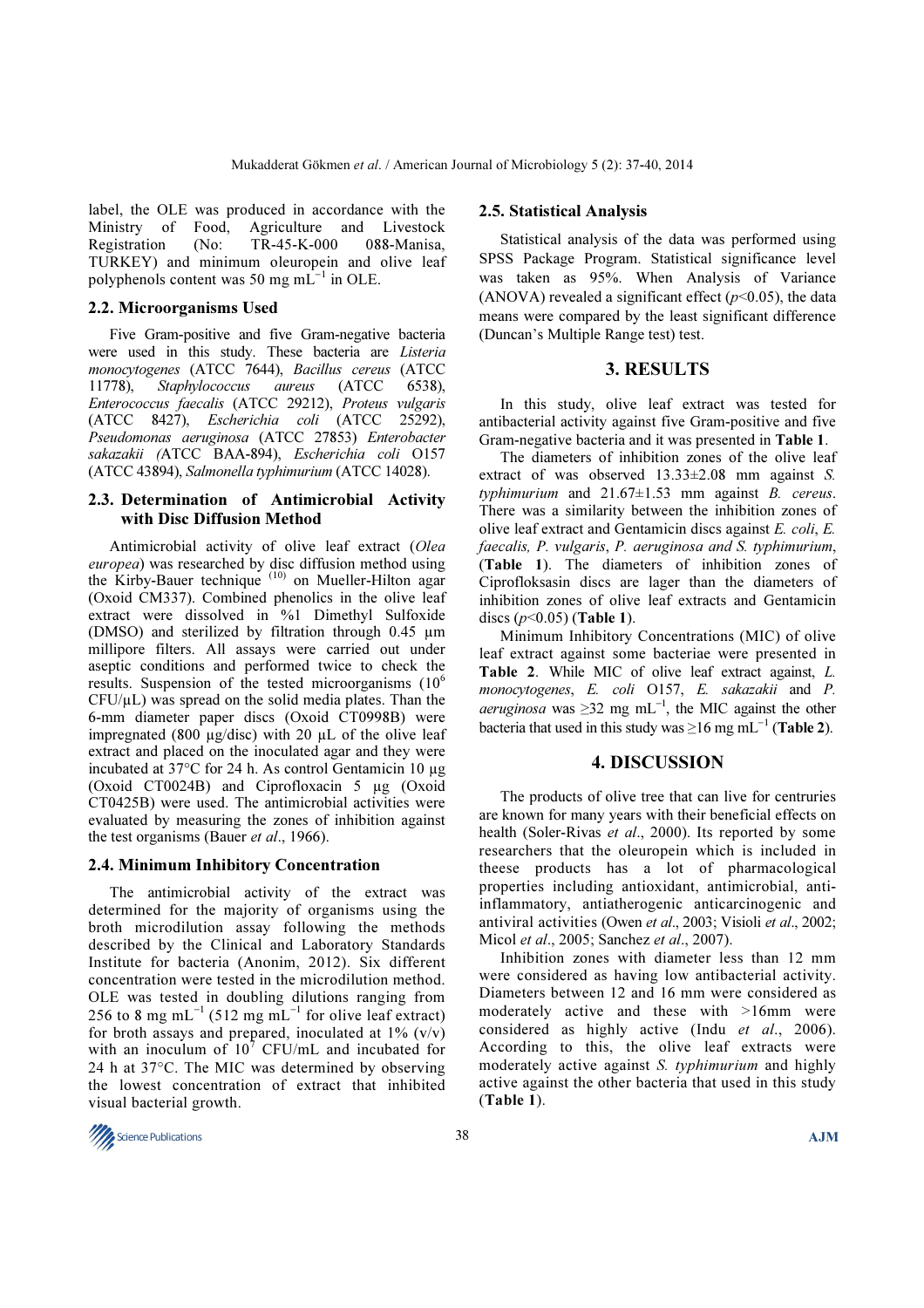#### Mukadderat Gökmen et al. / American Journal of Microbiology 5 (2): 37-40, 2014

|  | <b>Table 1.</b> Inhibition diameter zones (mm) on the tested bacteria of olive leaf extract (Olea Europea: OLE) |  |  |
|--|-----------------------------------------------------------------------------------------------------------------|--|--|
|  |                                                                                                                 |  |  |

|                  | Zone of inhibition (mm)       |                               |                               |  |  |  |
|------------------|-------------------------------|-------------------------------|-------------------------------|--|--|--|
| Microorganisms   | OLE $15\mu$ g                 | Ciprofloksasin 5µg            | Gentamicin $10\mu$ g          |  |  |  |
| L. monocytogenes | $19,33\pm0.58^{\rm b}$        | $29,50\pm0,71^{\circ}$        | $14,50\pm0,71$ <sup>c</sup>   |  |  |  |
| B. cereus        | $21,67 \pm 1,53^b$            | $29,00 \pm 1,41^{\circ}$      | $15,00 \pm 1,41$ <sup>c</sup> |  |  |  |
| S. aureus        | $18,67 \pm 1,53^b$            | $26,00\pm1,41^a$              | $15,50\pm0,71^b$              |  |  |  |
| E. faecalis      | $19,00 \pm 1,73$ <sup>b</sup> | $26,75 \pm 0.35^{\circ}$      | $15,50\pm0,71^{\rm b}$        |  |  |  |
| P. vulgaris      | $17,33 \pm 1,53^b$            | $27,00 \pm 1,41$ <sup>a</sup> | $16,50\pm0,71^b$              |  |  |  |
| E. coli          | $18,00\pm1,00^{\rm b}$        | $21,50\pm0,71^a$              | $16,75 \pm 0.35^b$            |  |  |  |
| E. coli 0157     | $17,67 \pm 0.58$ <sup>b</sup> | $27,75 \pm 0.35^{\circ}$      | $14.00 \pm 1.41$ <sup>c</sup> |  |  |  |
| S. typhimurium   | $13,33\pm2,08^{\rm b}$        | $28,00\pm1,41^a$              | $12,75 \pm 0.35^b$            |  |  |  |
| E. sakazakii     | $18,33 \pm 1,15^b$            | $29,75 \pm 0.35^{\circ}$      | $14,50 \pm 2,12$ <sup>c</sup> |  |  |  |
| P. aeruginosa    | $18,00\pm1,73^b$              | $28,50 \pm 2,12^a$            | $16,50\pm0,71^b$              |  |  |  |

a-c: Means in a same line with different letters are significantly different ( $p<0.05$ ).

Table 2. Minimum Inhibitory Concentrations (MIC) of olive leaf extract against some bacteriae

 $\overline{O}$  leaves extract concentrations (mg/mL)  $\overline{O}$ 

|                  | Onve reaves extract concentrations (mg/mL) |     |    |    |    |  |  |
|------------------|--------------------------------------------|-----|----|----|----|--|--|
| Bacteria         | 256                                        | 128 | 64 | 32 | 16 |  |  |
| L. monocytogenes |                                            |     |    |    |    |  |  |
| B. cereus        |                                            |     |    |    |    |  |  |
| S. aureus        |                                            |     |    |    |    |  |  |
| E. faecalis      |                                            |     |    |    |    |  |  |
| P. vulgaris      |                                            |     |    |    |    |  |  |
| E. coli          |                                            |     |    |    |    |  |  |
| E. coli 0157     |                                            |     |    |    |    |  |  |
| S. typhimurium   |                                            |     |    |    |    |  |  |
| E. sakazakii     |                                            |     |    |    |    |  |  |
| P. aeruginosa    |                                            |     |    |    |    |  |  |

+, Growth observed; -, no growth observed.

Pereira et al. (2007), reported the olive leafs antimicrobial capacity in the following order Bacillus cereus~Candida albicans>E. coli>S. aureus>P. aeruginosa and there is no selectivity between grampositive and gram-negative bacteria. They also reported that the antimicrobial mechanism of olive leaf extract is denaturating the proteins and effecting cell membrane permeability. Similarly, Lee and Lee (2010) reported that the combined phenolics mixture which was prepared from olive leaf extract showed inhibition effects against B. cereus and S. enteritidis. Owen et al. (2003) also reported that olive leafs presented antimicrobial activity against E. coli, S. aureus, B. cereus, S. typhi and V. parahaemolyticus. The results in our study, has similarity between the other studies (Markin et al., 2003; Owen et al., 2003; Pereira et al., 2007; Sudjana et al., 2009; Lee and Lee, 2010) about the antimicrobial activity of olive leaf extracts.

### 5. CONCLUSION

According to study, the olive leaf extract presented the highest antibacterial activity against B. cereus and the lowest antibacterial activity against S. typhimurium (Table 1). Also, the olive leaf extract was highly active against the all bacteria that used in this study except S. typhimurium. Because of the increase in consumer demand for natural antimicrobials in recent years, its considered that some other works should be conducted about using olive leaf extract in food industry as a natural antimicrobial food additive as well as medicine and pharmaceutical industry.

## 6. ADDITIONAL INFORMATION

#### 6.1. Author's Contributions

All authors equally contributed in this study.